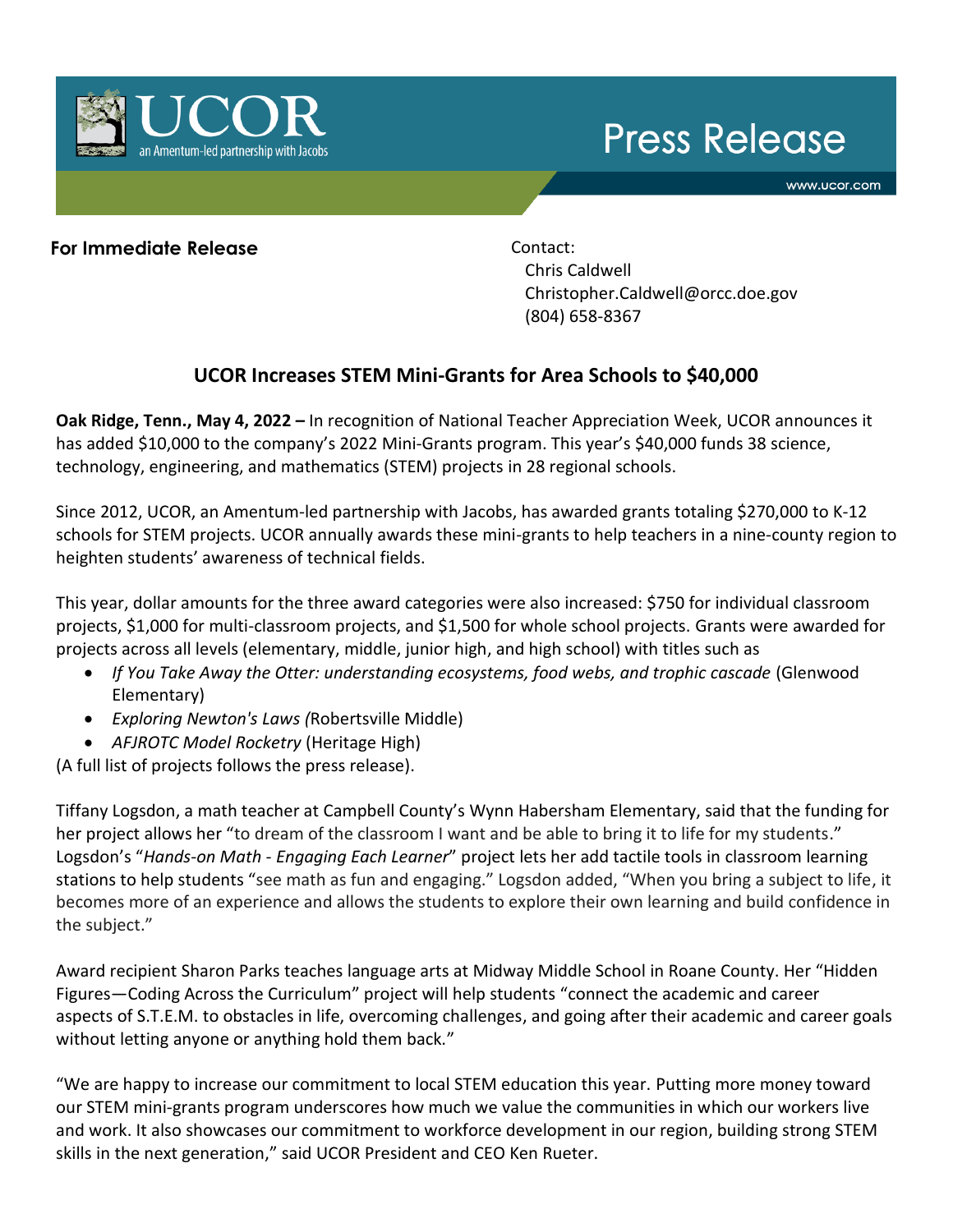The company's cleanup workforce, nearly 2,000 strong, includes a large number of STEM professionals: engineers, industrial hygienists, chemical operators, nurses, project managers, electricians, and more.

UCOR accepted applications from teachers in March. A team of UCOR professionals reviewed the submissions (which were made anonymous for the process) before making grant awards.

UCOR is the DOE Oak Ridge Office of Environmental Management's lead environmental cleanup partner. After safely removing the last of the legacy facilities from East Tennessee Technology Park (ETTP)—the former Oak Ridge Gaseous Diffusion Plant—the company's highly trained workforce is removing unused, contaminated facilities at Oak Ridge National Laboratory and the Y-12 National Security Complex, while continuing remedial actions at ETTP. UCOR's nearly 2,000 workers are dedicated to safely reducing environmental risk and to helping the DOE Office of Science and the National Nuclear Security Administration continue their missions. Learn more about the company at [UCOR.com.](https://ucor.com/)

#### **-end-**

NOTE TO EDITORS: A complete list of grant winners by county follows for your information and use. If you would like to interview one of the recipients, contact program administrator Shannon Potter, [Shannon.Potter@orcc.doe.gov,](mailto:Shannon.Potter@orcc.doe.gov) who can provide teacher contact information.

Anderson County (6)

- Ligia Boundy, Clinton High School, *From Phase Shifts to Asymptotes: Graphing Functions Using the TI-84*
- Amy Haney, with Amanda Powers, Jimmy Davis, and Karen Campbell, Clinton High School, *Virtual Reality/Augmented Reality for All*
- Nicole Hood, Lake City Middle School, *A Hood for Ms. Hood*
- Jana Payne, Claxton Elementary School, *3-D Printer*
- Jennifer Rodabaugh, Claxton Elementary School, *Apply to Fly*
- Brandon Ward, Claxton Elementary School, *Cougar Putt-Putt Makespace*

## Blount County (2)

- Lt. Col. Jeff Coggin, with MSgt. Rob Davis, Heritage High School, *AFJROTC Model Rocketry*
- Renee Powell, Lanier Elementary School, *Coding Cool Robots*

# Campbell County (2)

- Tiffany Logsdon, Wynn Habersham Elementary, *Hands-on Math - Engaging each Learner*
- Jessica Moore, Wynn Habersham Elementary, *Hands-on Math*

## Knox County (7)

- Timothy Cathcart, Bearden High School, *Under-desk Exercise Bikes*
- Timothy Green, Farragut High School, *Nintendo Labo Project: Integrating STEM and SEL Instruction Through Problem Based Learning*
- Cheri Reznicek, Bearden High School, *Practicing Biotech Lab Skills- Learning to Micropipette*
- Brooke Haskins, Stanford Eisenberg Knoxville Jewish Day School, *Built-In Maker Space*
- Katie Lusk, Stanford Eisenberg Knoxville Jewish Day School, *We Soar When We Explore*